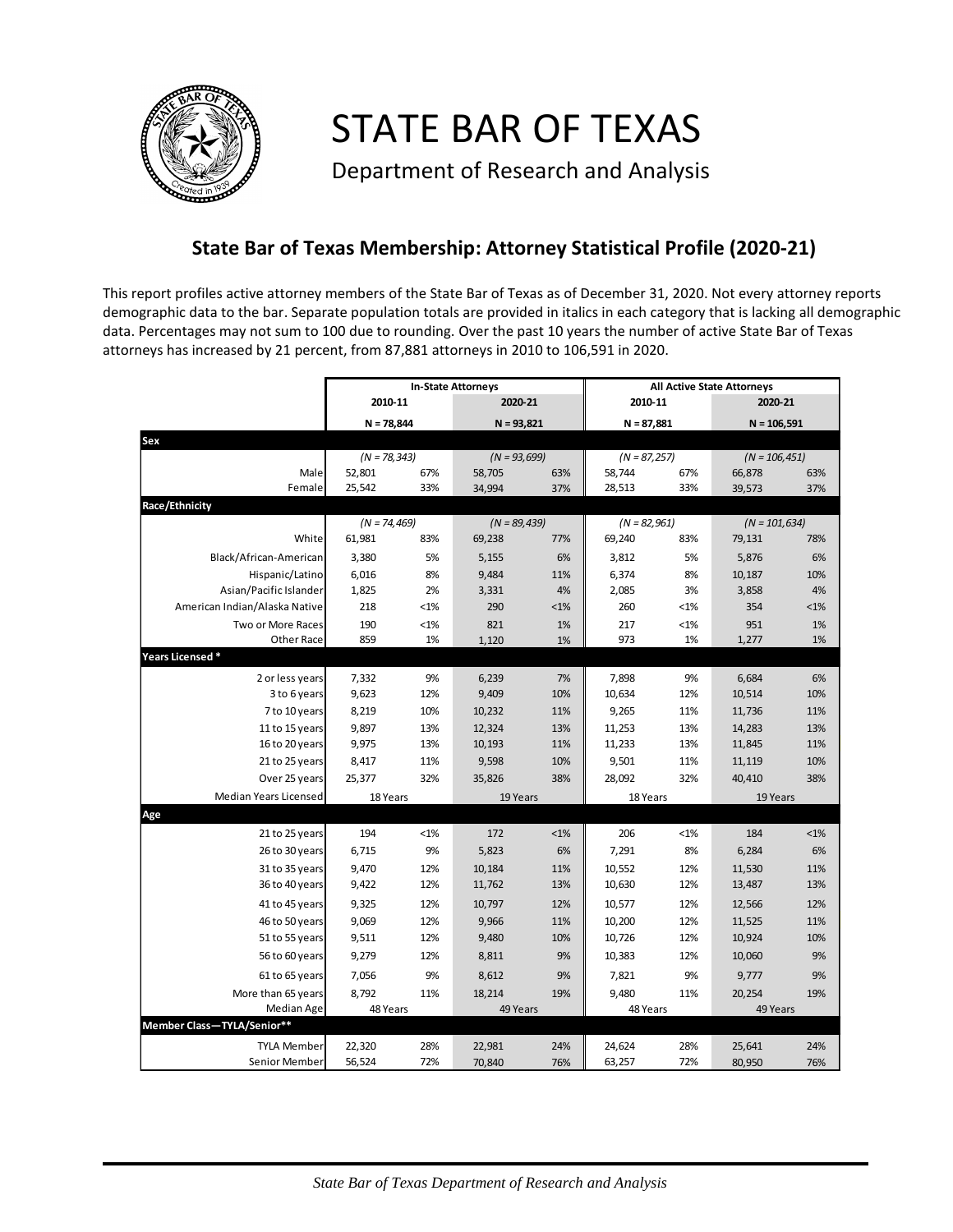|                                              |                |           | <b>In-State Attorneys</b> |               | <b>All Active State Attorneys</b> |           |                 |               |  |
|----------------------------------------------|----------------|-----------|---------------------------|---------------|-----------------------------------|-----------|-----------------|---------------|--|
|                                              | 2010-11        |           | 2020-21                   |               | 2010-11                           |           | 2020-21         |               |  |
|                                              | $N = 78,844$   |           | $N = 93,821$              |               | $N = 87,881$                      |           | $N = 106,591$   |               |  |
| <b>Law School Attended</b>                   |                |           |                           |               |                                   |           |                 |               |  |
| <b>Baylor University</b>                     | 5,134          | 7%        | 5,595                     | 6%            | 5,426                             | 6%        | 5,959           | 6%            |  |
| St. Mary's                                   | 6,097          | 8%        | 7,218                     | 8%            | 6,390                             | 7%        | 7,536           | 7%            |  |
| SMU Dedman/Southern Methodist                | 6,755          | 9%        | 7,784                     | 8%            | 7,318                             | 8%        | 8,497           | 8%            |  |
| South Texas                                  | 9,239          | 12%       | 10,881                    | 12%           | 9,699                             | 11%       | 11,462          | 11%           |  |
| <b>Texas Southern</b>                        | 2,628          | 3%        | 3,320                     | 4%            | 2,802                             | 3%        | 3,534           | 3%            |  |
| Texas Tech                                   | 5,375          | 7%        | 6,393                     | 7%            | 5,650                             | 6%        | 6,758           | 6%            |  |
| Texas A&M/Formerly Texas Wesleyan            | 2,257          | 3%        | 3,589                     | 4%            | 2,352                             | 3%        | 3,821           | 4%            |  |
| University of Houston                        | 8,672          | 11%       | 9,445                     | 10%           | 9,322                             | 11%       | 10,251          | 10%           |  |
| University of Texas                          | 14,599         | 19%       | 14,513                    | 15%           | 15,829                            | 18%       | 15.897          | 15%           |  |
| UNT Dallas/North Texas School of Law         | $\overline{a}$ | $\ddotsc$ | 256                       | $< 1\%$       | $\sim$                            | $\ddotsc$ | 264             | $< 1\%$       |  |
| Out-of-State/Other Law School                | 18,088         | 23%       | 24,827                    | 26%           | 23,093                            | 26%       | 32,612          | 31%           |  |
| <b>Primary Occupation</b>                    |                |           |                           |               |                                   |           |                 |               |  |
|                                              | $(N = 67,403)$ |           | $(N = 73,433)$            |               | $(N = 74,899)$                    |           | $(N = 83, 126)$ |               |  |
| <b>Private Practitioners</b>                 |                |           |                           |               |                                   |           |                 |               |  |
| Solo Practitioners                           | 16,999         | 25%       | 17,091                    | 23%           | 17,967                            | 24%       | 18,390          | 22%           |  |
| 2 to 5 attorneys                             | 11,077         | 16%       | 11,342                    | 15%           | 11,828                            | 16%       | 12,334          | 15%           |  |
| 6 to 10 attorneys                            | 3,475          | 5%        | 3,747                     | 5%            | 3,794                             | 5%        | 4,130           | 5%            |  |
| 11 to 24 attorneys                           | 3,729          | 6%        | 3,861                     | 5%            | 4,112                             | 5%        | 4,362           | 5%            |  |
| 25 to 40 attorneys                           | 1.814          | 3%        | 1,992                     | 3%            | 2.023                             | 3%        | 2,241           | 3%            |  |
| 41 to 60 attorneys                           | 976            | 1%        | 1,087                     | 1%            | 1,119                             | 1%        | 1,240           | 1%            |  |
| More than 60 attorneys                       | 7,428          | 11%       | 7,900                     | 11%           | 8,556                             | 11%       | 9,423           | 11%           |  |
| Subtotal                                     | 45,498         | 68%       | 47,020                    | 64%           | 49,399                            | 66%       | 52,120          | 63%           |  |
| Government Attorney                          | 7,335          | 11%       | 7,307                     | 10%           | 8,332                             | 11%       | 8,347           | 10%           |  |
| Full-Time Judge                              | 1,538          | 2%        | 1,609                     | 2%            | 1,609                             | 2%        | 1,690           | 2%            |  |
| Law Faculty                                  | 404            | 1%        | 445                       | 1%            | 542                               | 1%        | 599             | 1%            |  |
| Corporate/In-House Counsel                   | 6,465          | 10%       | 8,151                     | 11%           | 7,709                             | 10%       | 9,804           | 12%           |  |
| <b>Other Law Related</b>                     | 1,917          | 3%        | 2,488                     | 3%            | 2,279                             | 3%        | 2,993           | 4%            |  |
| Other Non-Law Related                        | 1,781          | 3%        | 2,088                     | 3%            | 2,135                             | 3%        | 2,533           | 3%            |  |
| <b>Public Interest Lawyer</b>                | $\ddotsc$      | $\ddotsc$ | 976                       | 1%            | $\mathbb{L}$                      | $\ddotsc$ | 1,109           | 1%            |  |
| <b>Retired-Not Working</b>                   | 1,619          | 2%        | 2,684                     | 4%            | 1,876                             | 3%        | 3,134           | 4%            |  |
| Unemployed-Looking<br>Unemployed-Not Looking | 443<br>403     | 1%<br>1%  | 232<br>433                | $< 1\%$<br>1% | 526<br>492                        | 1%<br>1%  | 284<br>513      | $< 1\%$<br>1% |  |
| <b>Members of State Bar Sections</b>         |                |           |                           |               |                                   |           |                 |               |  |
|                                              |                |           |                           |               |                                   |           |                 |               |  |
| <b>Section Members</b>                       | 34,080         | 43%       | 40,631                    | 43%           | 35,658                            | 41%       | 43,247          | 41%           |  |
| <b>Non Section Members</b>                   | 44,764         | 57%       | 53,190                    | 57%           | 52,223                            | 59%       | 63,344          | 59%           |  |
| Members of One Section                       | 17,283         | 22%       | 20,511                    | 22%           | 18,269                            | 21%       | 21,959          | 21%           |  |
| Members of Two Sections                      | 9,674          | 12%       | 11,676                    | 12%           | 10,048                            | 11%       | 12,187          | 11%           |  |
| <b>Members of Three Sections</b>             | 4,043          | 5%        | 4,844                     | 5%            | 4,181                             | 5%        | 5,044           | 5%            |  |
| Members of Four or More Sections             | 3.080          | 4%        | 3,600                     | 4%            | 3.160                             | 4%        | 4,057           | 4%            |  |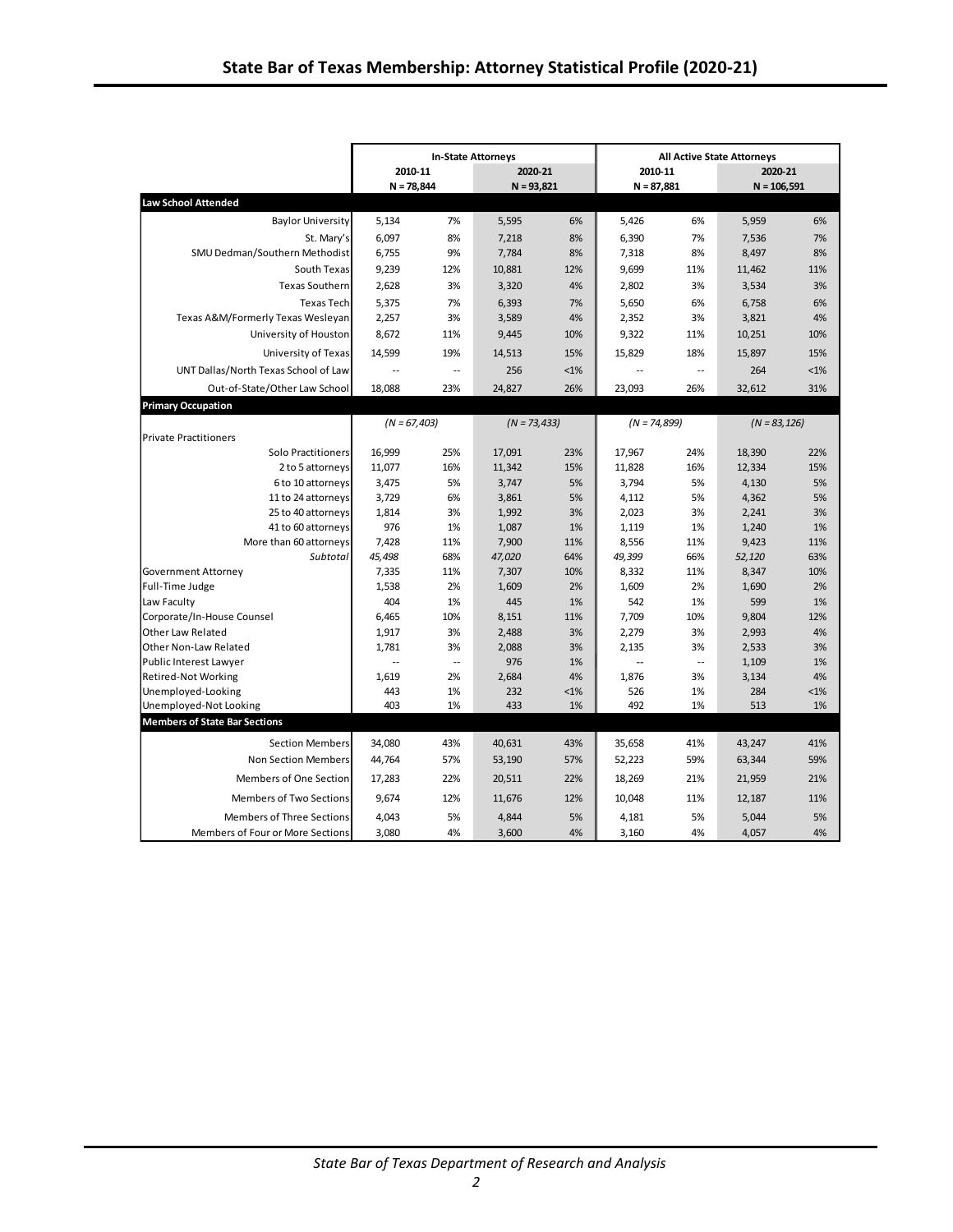| Attorneys can belong to multiple sections,  | <b>In-State Attorneys</b>  |                          |              | <b>All Active State Attorneys</b> |                          |                          |               |               |
|---------------------------------------------|----------------------------|--------------------------|--------------|-----------------------------------|--------------------------|--------------------------|---------------|---------------|
| therefore the percents do not sum to 100%   | 2010-11                    |                          | 2020-21      |                                   | 2010-11                  |                          | 2020-21       |               |
|                                             | $N = 78,844$               |                          | $N = 93,821$ |                                   | $N = 87,881$             |                          | $N = 106,591$ |               |
| <b>Section Membership</b>                   |                            |                          |              |                                   |                          |                          |               |               |
| Administrative and Public Law               | 1,064                      | 1%                       | 1,043        | 1%                                | 1,094                    | 1%                       | 1,084         | 1%            |
| African-American Lawyers                    | 340                        | <1%                      | 897          | 1%                                | 372                      | <1%                      | 1,071         | 1%            |
| Alternative Dispute Resolution              | 1,103                      | 1%                       | 1,134        | 1%                                | 1,134                    | 1%                       | 1,178         | 1%            |
| Animal Law                                  | 299                        | <1%                      | 291          | $< 1\%$                           | 317                      | <1%                      | 308           | $< 1\%$       |
| Antitrust and Business Litigation           | 1,005                      | 1%                       | 734          | 1%                                | 1,054                    | 1%                       | 779           | 1%            |
| Appellate                                   | 1,733                      | 2%                       | 1,979        | 2%                                | 1,767                    | 2%                       | 2,039         | 2%            |
| Asian-Pacific Interest                      | 222                        | <1%                      | 298          | $< 1\%$                           | 241                      | <1%                      | 326           | $< 1\%$       |
| <b>Aviation Law</b>                         | 224                        | $< 1\%$                  | 246          | $< 1\%$                           | 248                      | <1%                      | 281           | $< 1\%$       |
| Bankruptcy Law                              | 1,418                      | 2%                       | 1,479        | 2%                                | 1,466                    | 2%                       | 1,580         | 1%            |
| <b>Business Law</b>                         | 3,826                      | 5%                       | 3,954        | 4%                                | 3,959                    | 5%                       | 4,164         | 4%            |
| Child Protection Law                        | $\overline{\phantom{a}}$   | $\overline{\phantom{a}}$ | 978          | 1%                                | $\overline{\phantom{a}}$ | $\overline{\phantom{a}}$ | 992           | 1%            |
| Civil Liberties & Civil Rights              | 205                        | $<$ 1%                   | 409          | $< 1\%$                           | 217                      | <1%                      | 439           | $< 1\%$       |
| Collaborative Law                           | $\overline{\phantom{a}}$   | ٠.                       | 251          | $< 1\%$                           | --                       | ٠.                       | 254           | $< 1\%$       |
| <b>Computer and Technology</b>              | 809                        | 1%                       | 1,821        | 2%                                | 847                      | 1%                       | 1,912         | 2%            |
| <b>Construction Law</b>                     | 2,001                      | 3%                       | 2,296        | 2%                                | 2,060                    | 2%                       | 2,432         | 2%            |
| Consumer and Commercial Law                 | 1,295                      | 2%                       | 1,151        | 1%                                | 1,317                    | 1%                       | 1,208         | 1%            |
| Corporate Counsel                           | 3,071                      | 4%                       | 4,112        | 4%                                | 3,259                    | 4%                       | 4,446         | 4%            |
| Criminal Justice                            | 2,811                      | 4%                       | 2,784        | 3%                                | 2,881                    | 3%                       | 2,844         | 3%            |
| <b>Entertainment and Sports Law</b>         | 481                        | 1%                       | 533          | 1%                                | 518                      | 1%                       | 583           | 1%            |
| <b>Environmental and Natural Resources</b>  | 1,252                      | 2%                       | 1,037        | 1%                                | 1,353                    | 2%                       | 1,174         | 1%            |
| <b>Family Law</b>                           | 5,000                      | 6%                       | 5,718        | 6%                                | 5,034                    | 6%                       | 5,791         | 5%            |
| General Practice, Solo, and Small Firm      | 1,905                      | 2%                       | 1,879        | 2%                                | 1,942                    | 2%                       | 1,940         | 2%            |
| <b>Government Lawyers</b>                   | 785                        | 1%                       | 949          | 1%                                | 819                      | 1%                       | 991           | 1%            |
| <b>Health Law</b>                           | 1,282                      | 2%                       | 1,486        | 2%                                | 1,355                    | 2%                       | 1,633         | 2%            |
| <b>Hispanic Issues</b>                      | 329                        | $< 1\%$                  | 547          | 1%                                | 345                      | <1%                      | 570           | 1%            |
| Immigration and Nationality Law             | $\overline{\phantom{a}}$ . | $\overline{\phantom{a}}$ | 1,216        | 1%                                | --                       | $\ddotsc$                | 1,335         | 1%            |
| Insurance Law                               | 1,535                      | 2%                       | 2,038        | 2%                                | 1,600                    | 2%                       | 2,166         | 2%            |
| Intellectual Property Law                   | 1,858                      | 2%                       | 2,045        | 2%                                | 2,050                    | 2%                       | 2,248         | 2%            |
| <b>International Law</b>                    | 740                        | 1%                       | 650          | 1%                                | 839                      | 1%                       | 749           | 1%            |
| James C. Watson Inn                         | 144                        | <1%                      | 99           | <1%                               | 146                      | <1%                      | 101           | $< 1\%$       |
| Judicial                                    | 1,005                      | 1%                       | 870          | 1%                                | 1,009                    | 1%                       | 875           | 1%            |
| Justice of the Peace Courts<br>Juvenile Law | 67<br>823                  | <1%<br>1%                | 151<br>769   | $< 1\%$<br>1%                     | 69<br>826                | <1%<br>1%                | 151<br>779    | $< 1\%$<br>1% |
| Labor and Employment Law                    | 2,630                      | 3%                       | 2,943        | 3%                                | 2,765                    | 3%                       | 3,145         | 3%            |
| Legislative and Campaign Law                | $\overline{\phantom{a}}$   | $\overline{\phantom{a}}$ | 401          | $< 1\%$                           | $\overline{\phantom{a}}$ | $\ddotsc$                | 413           | $< 1\%$       |
| <b>LGBT Law</b>                             | 214                        | <1%                      | 531          | 1%                                | 225                      | <1%                      | 562           | 1%            |
| Litigation                                  | 7,255                      | 9%                       | 7,832        | 8%                                | 7,443                    | 8%                       | 8,120         | 8%            |
| Litigation - Sustaining                     | $\overline{\phantom{a}}$ . | $\overline{a}$           | 324          | $< 1\%$                           | $\overline{a}$           | $\overline{\phantom{a}}$ | 338           | $< 1\%$       |
| Military and Veterans Law                   | 249                        | <1%                      | 361          | $< 1\%$                           | 328                      | <1%                      | 445           | $< 1\%$       |
| Municipal Judges                            | 292                        | <1%                      | 263          | $< 1\%$                           | 292                      | <1%                      | 265           | $< 1\%$       |
| Native American Law                         | 83                         | $<$ 1%                   | 117          | $< 1\%$                           | 102                      | <1%                      | 132           | $< 1\%$       |
| Oil, Gas and Energy Resources Law           | 3,032                      | 4%                       | 3,947        | 4%                                | 3,222                    | 4%                       | 4,308         | 4%            |
| Poverty Law                                 | 456                        | 1%                       | 644          | 1%                                | 470                      | 1%                       | 654           | 1%            |
| Public Utility Law                          | 416                        | 1%                       | 447          | $< 1\%$                           | 442                      | 1%                       | 479           | $< 1\%$       |
| Real Estate, Probate & Trust Law            | 6,991                      | 9%                       | 8,539        | 9%                                | 7,146                    | 8%                       | 8,917         | 8%            |
| School Law                                  | 626                        | 1%                       | 731          | 1%                                | 225                      | <1%                      | 759           | 1%            |
| Tax                                         | 1,799                      | 2%                       | 1,932        | 2%                                | 1,922                    | 2%                       | 2,101         | 2%            |
| Women and the Law                           | 441                        | 1%                       | 1,396        | 1%                                | 456                      | 1%                       | 1,458         | 1%            |
| <b>Workers' Compensation</b>                | 258                        | $<$ 1%                   | 302          | <1%                               | 266                      | $<1\%$                   | 324           | $< 1\%$       |